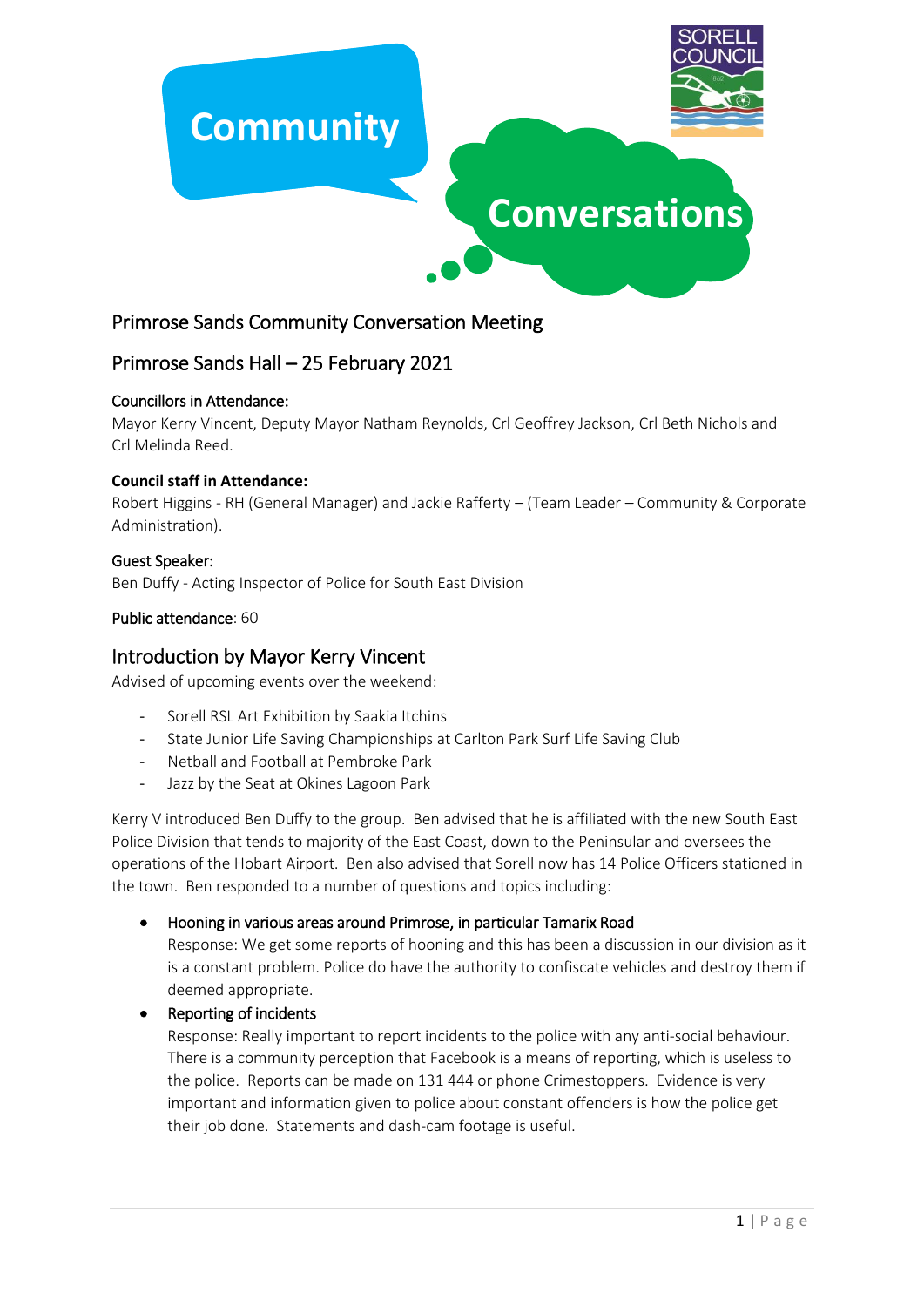

#### • Crime Rates

Response: Primrose Sands is considered an area of relatively low crime compared to other areas such as inner Hobart and Glenorchy.

- The presence of Marine Police to monitor unacceptable water activities Response: There a number of Police officers involved in maritime services in areas such as Dunalley, Orford and Swansea. Maritime Police will have days where they operate in certain areas.
- Speed Limit Changes from 100kph to 80 kph issues with tail gating and reckless driving. Response: Unfortunately we have seen a rise in fatalities in the past 12 months. Take details of the offenders and pass information onto Police. Consistently reporting issues and concerns will assist Police in monitoring patterns of behaviour and increases their ability to act on the situation e.g. Blitz on roads, unmarked Police cars.

Mayor Kerry Vincent and General Manager Robert Higgins responded to a number of questions and topics including:

\_\_\_\_\_\_\_\_\_\_\_\_\_\_\_\_\_\_\_\_\_\_\_\_\_\_\_\_\_\_\_\_\_\_\_\_\_\_\_\_\_\_\_\_\_\_\_\_\_\_\_\_\_\_\_\_\_\_\_\_\_\_\_\_\_\_\_\_\_\_\_\_\_\_\_\_\_\_\_\_\_\_

- Increase of CCTV coverage in the area to assist with inappropriate anti-social behaviours KV Response: We do have cameras in some locations and Council are budgeting for more cameras each year.
- Issues around limited parking for boat trailers

KV Response: This is a valid point and Dodges Ferry boat ramp is one of the busiest in the state. We need to consult with the community to develop a plan and look at efficient designs. Access is an important consideration for emergency services.

Gypsy Bay boat ramp – issues with silt build up

RH Response: Dredging should have been completed 1 year ago, however due to the contractor pulling out, this put the project on hold. A new contractor has been sought and works will begin 12 April 2021. We know this has been a long time coming - COVID, contractor availability, permit conditions, threatened species breeding programs etc. have all drawn out this project much longer than any of us would have liked.

## Dogs – Monitoring dogs on beaches / access times

RH Response: We inspect areas 2-3 times per day but not outside operational hours as Council does not have the resources to support this. In regards to peoples view on dogs accessing beaches, this can be a contentious issue. For example, Council changed dog access at Blue Lagoon a few year ago to restrict dog access. Beach users were in favour, but some dog owners reacted. The review of the Dog management Plan takes place every 5 years and we are unable to generate a solution for everyone*. The Dog Management Plan can be found on Council's website.*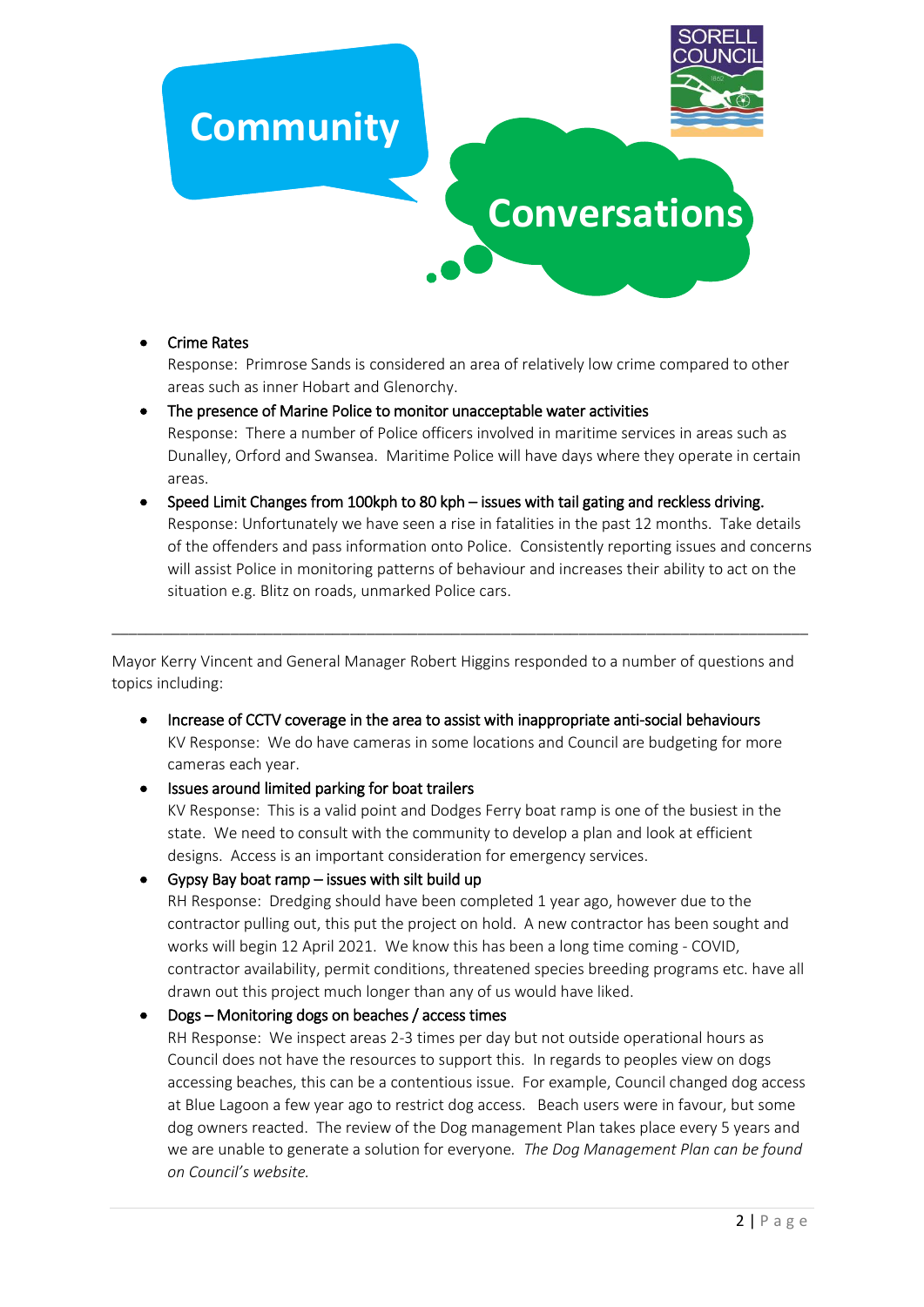

## Dog parks - How successful are they in the Municipality?

KV Response: Dog parks have been a successful introduction for dog owners and they are well utilised in the Sorell and Dodges Ferry areas. For *more information about dog exercise areas go to Council's website -* [Dog Exercise Areas and Responsible](https://www.sorell.tas.gov.au/wpfb-file/dog-exercise-areas-brochure-july-2019-pdf/) Pet Ownership [Information Brochure July 2019](https://www.sorell.tas.gov.au/wpfb-file/dog-exercise-areas-brochure-july-2019-pdf/) – Sorell Council

#### • Dog attacks

KV Response: Dog attacks are reported each month in the Council meeting agenda with approximately 2-3 dog attacks reported consistently each month.

#### Animal Management staffing

RH Response: Sorell Council currently employee 3 staff that cover the entire Municipality. Sorell Council has been proactive on the dog management front compared to other Councils.

#### • Sorell Bypass

KV Response: To commence in May/June 2021 but will not be opened until the airport and Midway Pont projects are finished (in approximately 2 years). For more information about the bypass go to: **[Sorell Southern Bypass](https://www.transport.tas.gov.au/projectsplanning/road_projects/south_road_projects/south_east_traffic_solution/sorell_southern_bypass) - Transport Services**.

## • Sorell School Re-development

Clr Natham Reynolds advised – To commence June  $21<sup>st</sup> 2021$ . For more information about the project go to: Sorell School - [The Department of Education Tasmania](https://www.education.tas.gov.au/project/sorell-school/)

#### Pembroke Park Basketball Stadium

KV Response: Construction of the stadium has commenced at Pembroke Park and works will remain ongoing for the majority of 2021.

#### • Traffic Survey

KV Response: The State Government and Sorell Council engaged the services of EMRS to conduct a Hobart Traffic Survey which revealed a number of reasons why people travel to Hobart. The results include - education/training, medical services, financial services, re recreation and social activities.

#### • Community swimming pool

KV Response: The Clarence pool is close in proximity to Sorell only 25-30 minutes away. Pools are extremely expensive to run, costing about 400k-500k per year. A local community member is exploring the possibility of building a pool at Dodges Ferry for public use.

#### Sale of Council Land

KV Response: Sorell Council own a number of vacant land parcels throughout the Municipality. The cost of keeping Council vacant land per year equates to approximately \$80,000 (land tax). Funds that are generated from land sales can contribute towards community projects e.g. future concept plans, playgrounds etc.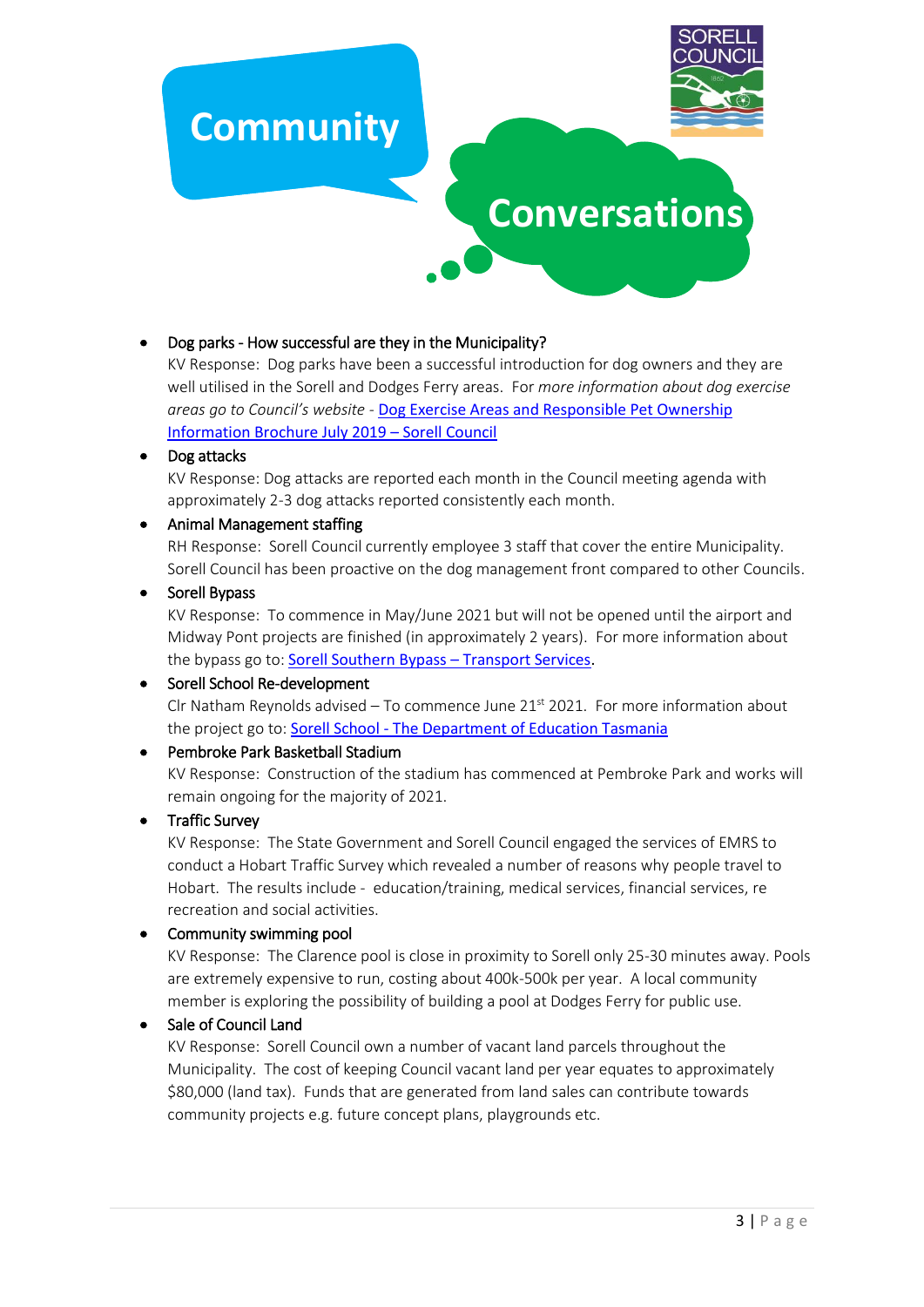

# **Conversations**

## Pedestrian crossings and footpaths

A number of questions were asked regarding the need for footpaths in the area to link the community and possibly a pedestrian crossing installed near the shop for families and children to cross the road safely.

#### Changes to Sorell / development of office and retail space in Sorell Council

KV Response: Sorell will undergo a face change over the next few years with a variety of businesses coming to set up shop. Currently working with the Business Council of Sorell to see what business owners are planning once the Bypass is complete as this will reduce the number of vehicles coming through the township of Sorell. The development of office/business space in Sorell will see a two story building for professional offices and the development of a child care centre in close proximity to Council.

#### • Frogmouth Lane parcel of land

KV Response: The sale of this parcel of land situated close to the northern section of the beach will not go ahead. This was identified through the community engagement process in developing a Sorell Open Space Strategy. Feedback forms are available for the community to put down their thoughts and ideas regarding this parcel of land. Any development would be subject to approval and secured funding.

#### • Sharps container drop of locations

Drop off locations include Dodges Ferry Chemist and Service Tasmania in Sorell. Sorell Council is also an option

# Possibility of a Hospital in Sorell KV Response: Have been in discussion with a number of stakeholders including Nexus and a doctor from Launceston to set up day surgery in Sorell. A suitable location to establish a surgery would be the land across from Council. Unfortunately at this stage "it would be a long shot".

# Possibility for an alternative entrance and exit to Primrose Sands

KV Response: Not likely to happen any time soon.

Abatement notices

KV Response: Council's Senior Compliance Officer has recently conducted fire hazard inspections on vacant land in the Municipality and notices have been issued. *For more information on the Fire Hazard Abatement Policy go to Council's website –* [Fire Hazard](https://www.sorell.tas.gov.au/download/policies/Fire-Hazard-Abatement-Policy.pdf)  [Abatement Policy](https://www.sorell.tas.gov.au/download/policies/Fire-Hazard-Abatement-Policy.pdf)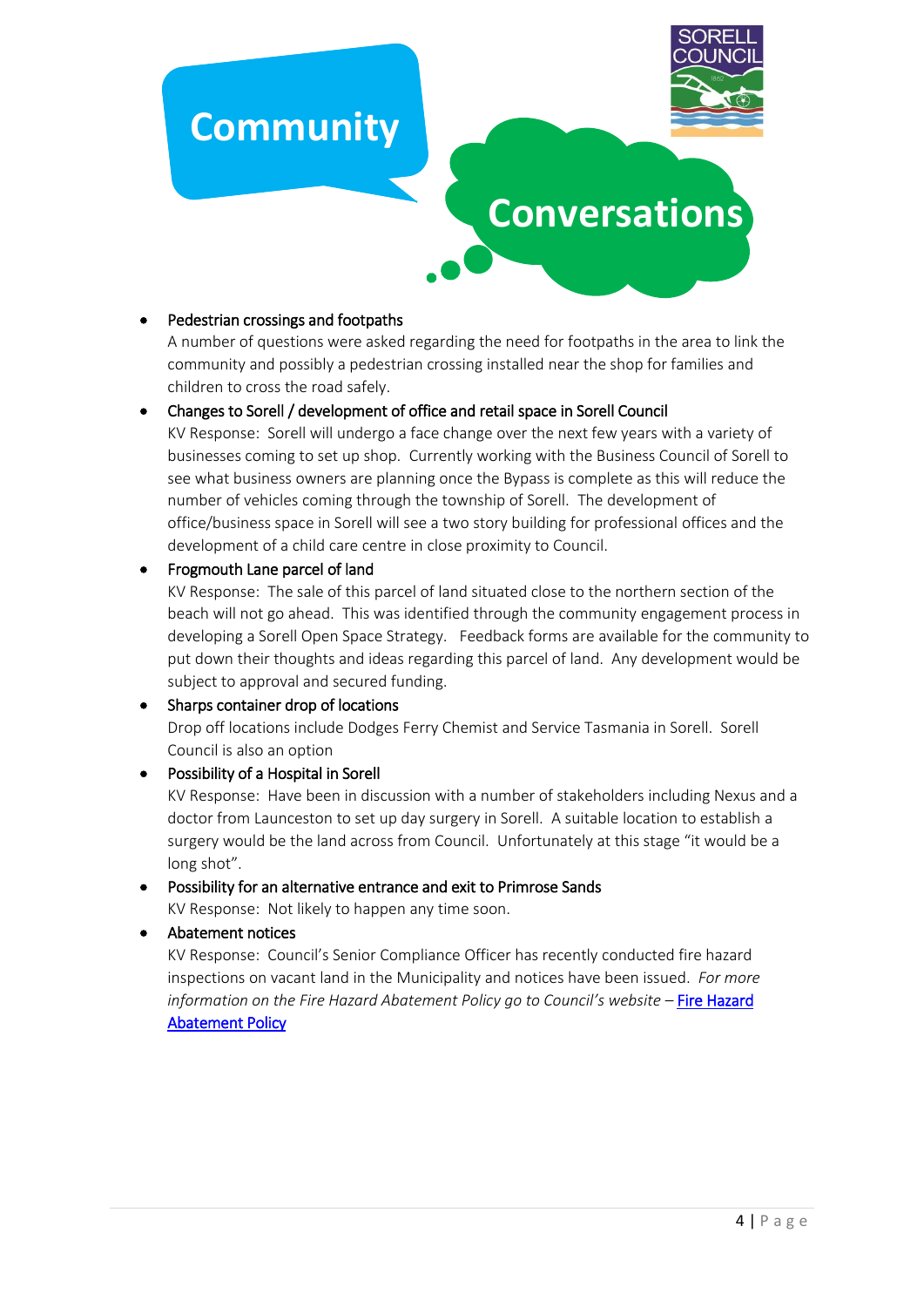

#### Stormwater complaints

KV Response: Council receives complaints each year regarding stormwater runoff and overland flow from private property causing an issue to an adjoining private property. In such instances, Council's intervention powers are very limited and it is likely to be a private civil matter between the property owners, and should be resolved between those property owners.

Stormwater remains an ongoing issue for our fast growing community. Council will continue to find practical and sustainable ways to manage our stormwater infrastructure and work with the community to educate them on their responsibilities.

Please visit our website for more information on stormwater – [www.sorell.tas.gov.au/stormwater](http://www.sorell.tas.gov.au/stormwater)

# In General:

#### • Customer Service Channels

At Sorell Council, we are committed to working in partnership with our community to consistently deliver programs and services that are within our capacity and resources, with a focus on exceptional customer service.

You can contact us in person, by email, via phone or mail:

- Email sorell.council@sorell.tas.gov.au
- Website www.sorell.tas.gov.au
- Mail PO Box 126, SORELL TAS 7172
- In Person 47 Cole Street, Sorell
- Phone (03) 6269 0000 (Weekdays from 8.15am to 4.45pm, excluding public holidays).

#### Questions put to Council for further consideration and follow up

- Is it possible for the trees along Tamarix Road to be trimmed to ensure easier and safer access for the public (to keep walkers including children off the main road area).
- Will the footpath along Tamrix Road be extended?
- The footpath to the RSL needs requires some attention.
- The entrance to Primrose Sands requires attention to assist in fostering pride in the township.
- A resident stated that hard waste is consistently left out in front of properties.
- Backyard fires was raised as an issue in the Municipality.